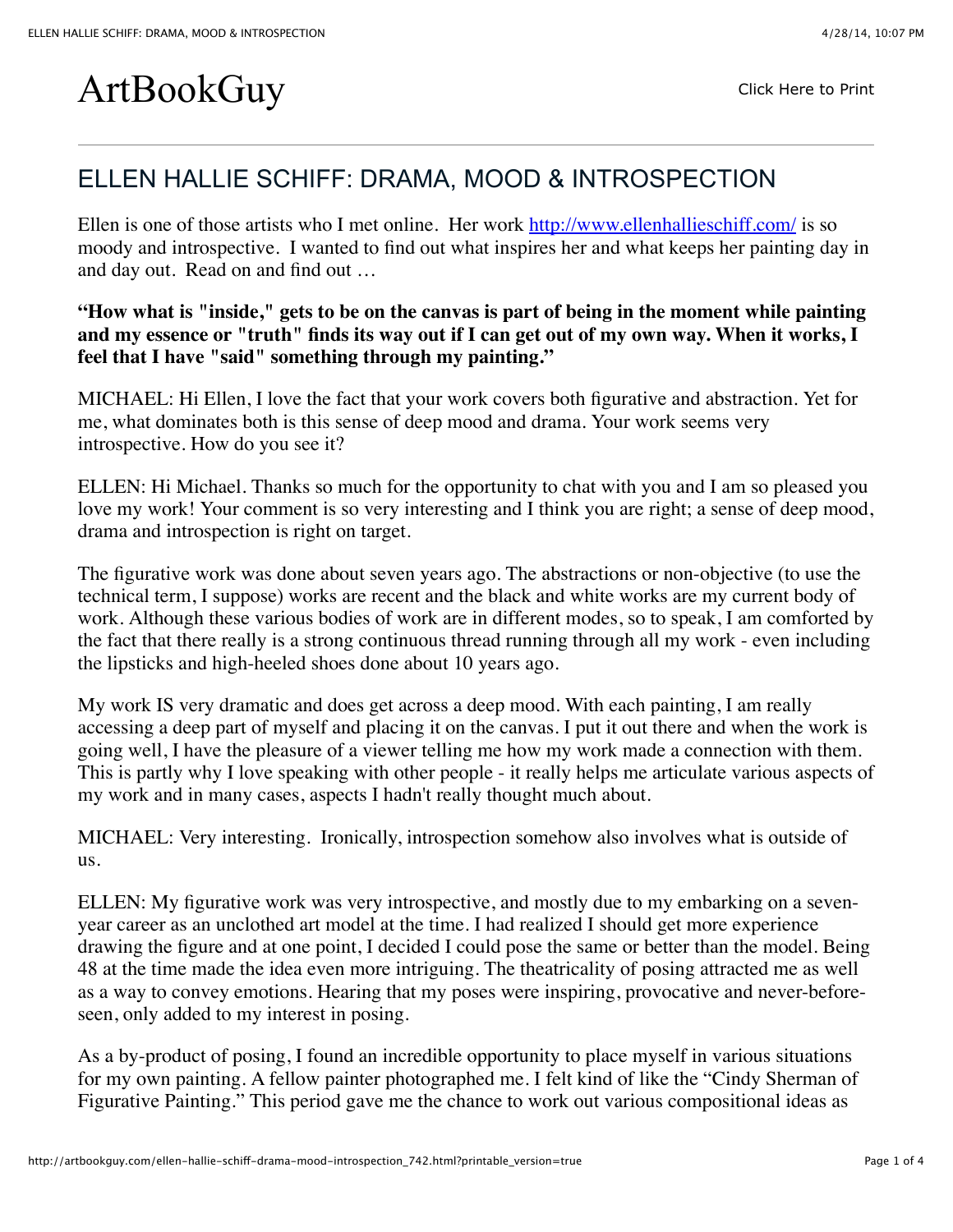well as explore other ideas such as redemption, hope and ambiguity. It was an exceptional time, with lots of positive feedback, raising a few eyebrows and a unique way to connect with other artists.

MICHAEL: Very cool. The black and white canvas works seem reminiscent of Frank Kline and Robert Motherwell, although I know you have your own inspiration. What is it?

ELLEN: Yes, they ARE reminiscent of Kline and Motherwell. Basically they are two of my "art" heroes and I started out thinking of them while painting those works. Of course, as I got more into each painting, what was the essential "me" began to come through loud and clear.

MICHAEL: When you are actually in front of the canvas and painting, what's going through your mind? What are you feeling? How does what's happening inside of you find its way on the canvas?

ELLEN: When I am actually in front of the canvas, I am thinking how will I break up the space on the canvas? Will I use white or black? How much paint will I put on the brush? How will I apply the paint- in a smooth motion or with a more energetic motion? What will I do now?

What I am feeling is how do I feel about how that mark looks or sits on the canvas? Does it take up TOO much space? Am I pleased with the application of the mark? Does it feel forced or like it was there all along? Should I throw or spatter some paint over here now to draw the eye to that area? Does that seem contrived or beautifully accidental? Maybe it really is accidental and that is a gift.

These questions and decisions are going on all the time. At the same time, I am also responding viscerally to what I put down and not thinking at all. It's some kind of combination of intent and response. It's also a dialogue between me and the paint that results in something entirely new that did not exist before. How what is "inside," gets to be on the canvas is part of being in the moment while painting and my essence or "truth" finds its way out if I can get out of my own way. When it works, I feel that I have "said" something through my painting. Without using words, I have communicated some "truth" or something universal and that feels fantastic.

MICHAEL: Isn't it interesting how paint on canvas is not a language and yet there is some sort of communication involved? What is it? Osmosis? Mental telepathy?

ELLEN: Yes, it is SO interesting and I am so blown away when someone comments on my completely abstract painting, "how emotional" it is. That makes me feel that my essence has really come through. How else to explain an "emotional" painting of two black shapes on paper?

The only thing I can think of is that all of me is there in that moment, including my feelings of competition, wanting to be close, yet independent and not suffocated. How close is too close? Translating to the paper/canvas, how can all these shapes co-exist on the same paper/canvas and "make" a painting? All this and more becomes part of the painting and maybe that comes through. Even though I am continually making decisions and asking technical questions throughout making the painting, I am also "living" in the painting.

You know this process usually takes place very quickly. So often after I have worked on a painting for 45 minutes or so, I have to step away for several hours to process exactly what happened. Often I can't even articulate what the work is about right then. I might need time to process what I did and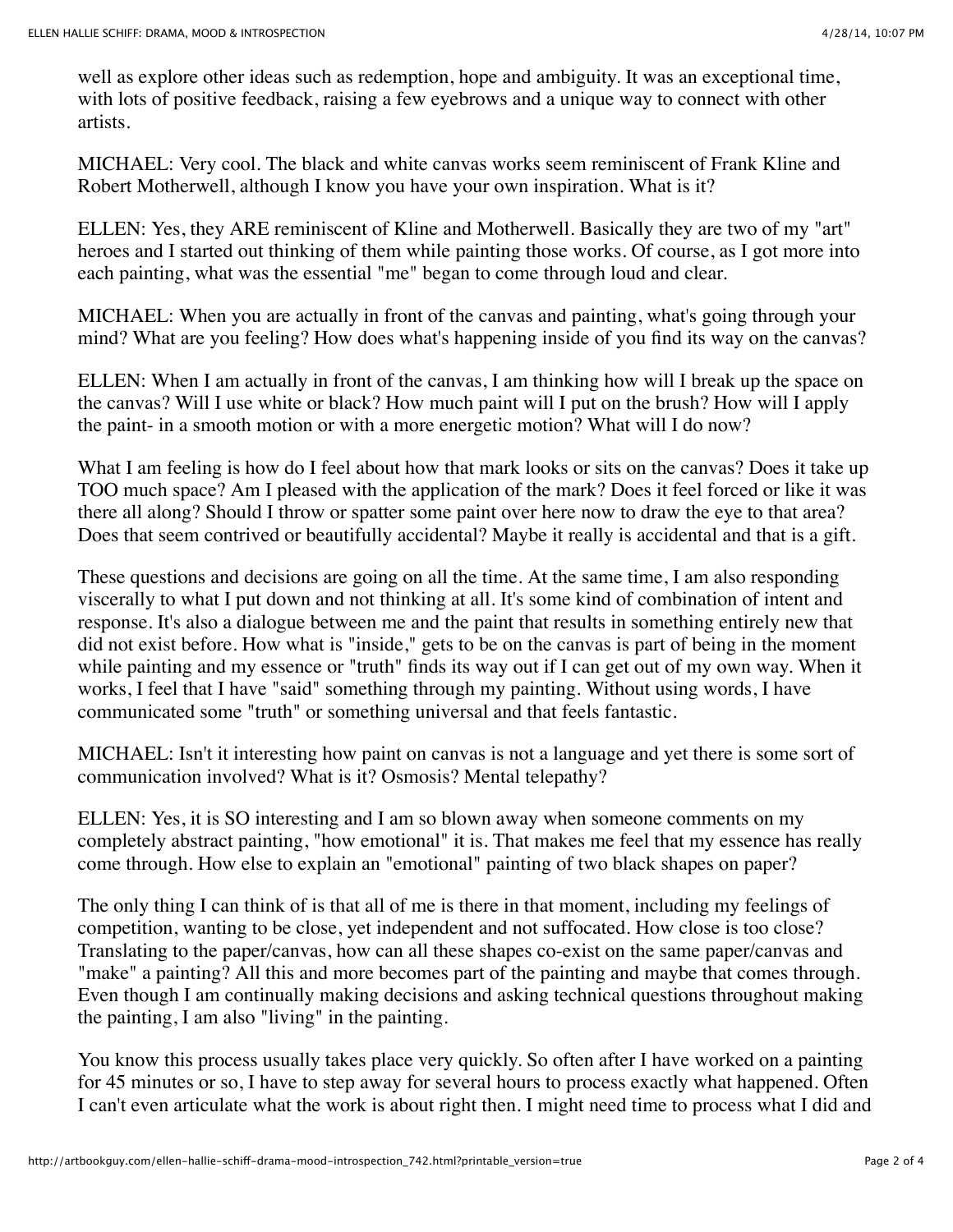how it sits with me, how I feel about what I painted and if that is what I wish to get across.

MICHAEL: Is it important to you that people have the same reactions to your work that you have?

ELLEN: No, it's not important that people have the same reactions to my work that I have. What's important to me is that my work somehow affects the viewer. If the viewer has an emotional response to my work, I feel I have done my job as an artist.

MICHAEL: What are your biggest pet peeves about the art world? What needs changing?

ELLEN: I don't consider myself so very involved in the art world that I would even have an idea what to change. I do think that the art world is for the most part a big business and artists really need to get in there and promote themselves and their work. Otherwise, who is going to find out about you and your work? It is so common to hear among my colleagues that someone's work is so much better than that artist who is showing in a gallery. I'm sure it is, but if the Gallery owner isn't aware of you, how will s/he be able to find you and show your work? I think it is just very difficult to make a name for yourself. They are so many excellent artists out there. And even with some exposure, nothing is guaranteed. It is a constant job, every day.

MICHAEL: Do you come from an artistic family? What was your first experience with art? When did you say, "I'm going to be an artist!" What was the moment?

ELLEN: My mother was very artistic. She was very good at the piano and actually gave a convert at Town Hall in NYC as a young woman. Later, she became a psychotherapist and joined my dad in private practice. They both have been very creative in their work.

I was always very creative as a child. I took ballet lessons, viola and sang in the chorus. I believe my first artistic experience might have been in a Saturday enrichment "experience" where we were given pieces of wood to work with. I created a pendant for a necklace. I recall it as a very powerful moment. I could create something that was appearing out of a piece of wood.

When did I say I'm going to become an artist- what was the moment? Let me first back up by saying that although I did some good work in art in school, I never had extra lessons or was in any advanced art class, nor did I even give it a moment's thought. I was too busy with orchestra and choir, etc. It wasn't until my children were 13 and 9 years old that I thought about doing anything creative. I was working two part-time jobs and was not very happy. I sought the counsel of a psychic who said she saw me painting pots, like flower pots. She said I needed a creative outlet. I heard "painting" and signed up for an adult painting class at a nearby museum. The instructor in the class I went to when I started painting is Steve Lampasona. I am still with him and now I am his assistant at his own art school.

Anyway, I had never held a paintbrush nor worked with oil paints. My first painting was a landscape based on a photo of our place in Vermont. I thought it came out great. My girlfriend said it looked like I had found my calling. I guess it was then or certainly as I continued to take classes, I became convinced that the paintings I did were fantastic and that kept me going to increase my skill level. I don't think it was a specific moment, but over time, I realized that this is what I was going to spend the rest of my life pursuing. And the good thing about painting was that no one in my family was an artist, so there were no expectations at all. That was very liberating. Both parents